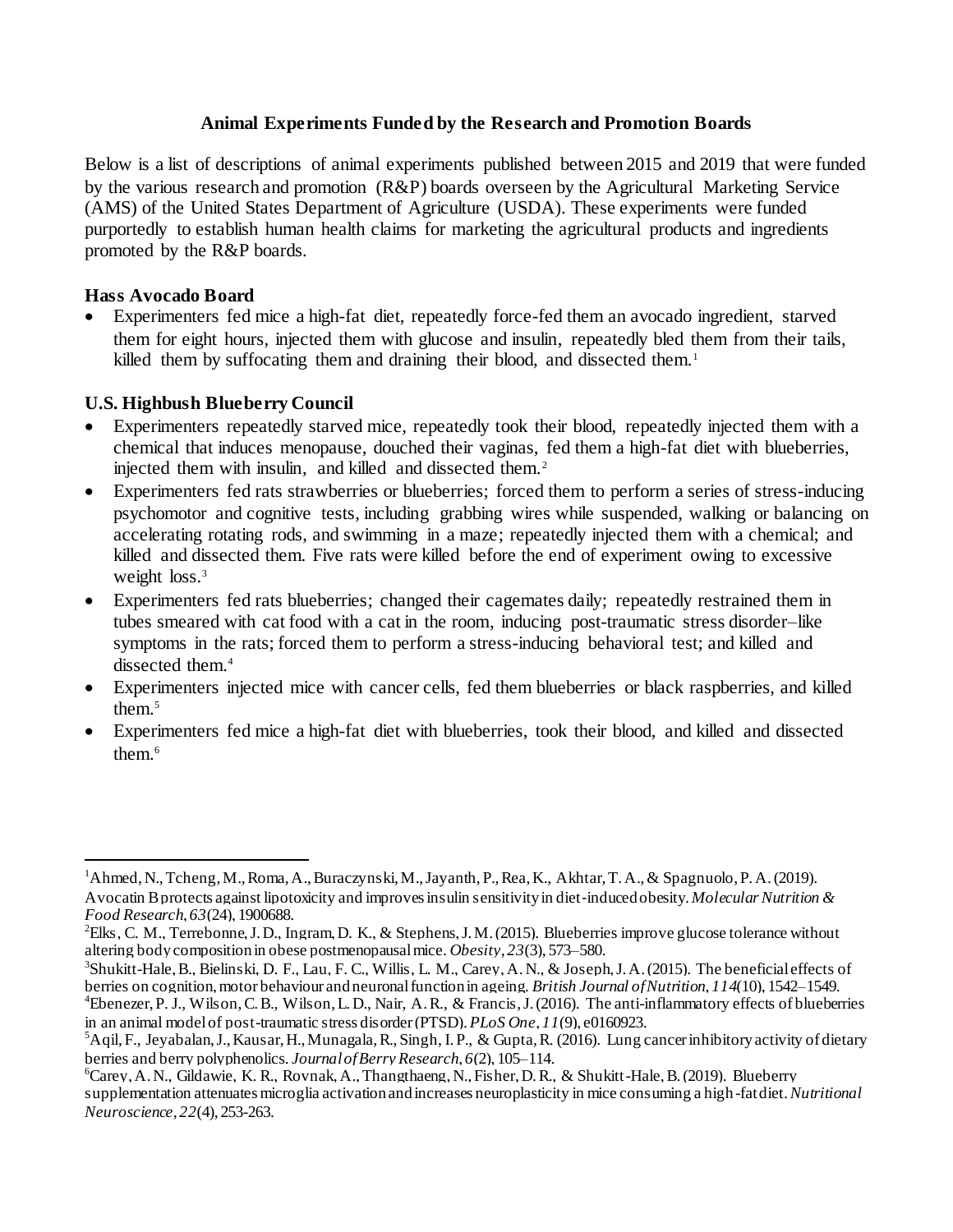- Experimenters fed rats blueberries, restrained them in plastic tubes, rendered them cognitively impaired by irradiating them, forced them to perform confusing and stress-inducing memory tasks, killed them by cutting off their heads, and dissected them.<sup>7</sup>
- Experimenters fed mice a high-fat diet, cut off 70% of their stomach, starved them, injected them with glucose, took their blood, and killed and dissected them.<sup>8</sup>
- Experimenters fed mice a high-fat diet, repeatedly starved them, repeatedly took their blood, cut off 70% of their stomach, inserted a catheter into their arteries, and killed and dissected them. <sup>9</sup>
- Experimenters fed rats a high-fat diet with blueberries, repeatedly starved them, force-fed them glucose, repeatedly took their blood, and killed and dissected them.<sup>10</sup>
- Experimenters fed mice a high-fat diet with blueberries and killed and dissected them.<sup>11</sup>
- Experimenters surgically injured rats' brains, fed them blueberries, forced them to perform stressinducing behavioral tests such as getting through mazes, and killed and dissected them.<sup>12</sup>
- Experimenters fed mice a high-fat diet with or without blueberries, repeatedly starved them for 16 hours, injected them with glucose and insulin, repeatedly took their blood, and killed and dissected them. $13$

# **Mushroom Council**

- Experimenters fed rats white button mushrooms and forced them to perform several stress-inducing motor and cognitive tests, such as walking on balance beams and rotating rods and swimming through a water maze. Fourteen rats died or had to be killed early because of excessive weight loss.<sup>14</sup>
- Experimenters fed mice white button mushrooms, starved them for 15 hours, injected them with glucose, took their blood, and killed and dissected them.<sup>15</sup>

j <sup>7</sup>Poulose, S. M., Rabin, B. M., Bielinski, D. F., Kelly, M. E., Miller, M. G., Thanthaeng, N., & Shukitt-Hale, B. (2017). Neurochemical differences in learning and memory paradigms among rats supplemented with anthocyanin -rich blueberry diets and exposed to acute doses of <sup>56</sup>Fe particles. *Life Sciences in Space Research*, *12*, 16–23.

 ${}^{8}$ McGavigan, A. K., Garibay, D., Henseler, Z. M., Chen, J., Bettaieb, A., Haj, F. G., Ley, R. E., Chouinard, M. L., & Cummings, B. P. (2017). TGR5 contributes to glucoregulatory improvements after vertical sleeve gastrectomy in mice. *Gut*, *66*(2), 226–234.

<sup>9</sup>McGavigan, A. K., Henseler, Z. M., Garibay, D., Butler, S. D., Jayasinghe, S., Ley, R. E., Davisson, R. L., & Cummings, B. P. (2017). Vertical sleeve gastrectomy reduces blood pressure and hypothalamic endoplasmic reticulum stress in mice. *Disease Models & Mechanisms*, *10*(3), 235–243.

<sup>10</sup>Lee, S., Keirsey, K. I., Kirkland, R., Grunewald, Z. I., Fischer, J. G., & de La Serre, C. B. (2018). Blueberry supplementation influences the gut microbiota, inflammation, and insulin resistance in high-fat-diet-fed rats. *The Journal of Nutrition*, *148*(2), 209–219.

 $11$ Lewis, E. D., Ren, Z., DeFuria, J., Obin, M. S., Meydani, S. N., & Wu, D. (2018). Dietary supplementation with blueberry partially restores T-cell-mediated function in high-fat-diet-induced obese mice.*British Journal of Nutrition*, *119*(12), 1393– 1399.

<sup>&</sup>lt;sup>12</sup>Krishna, G., Ying, Z., & Gomez-Pinilla, F. (2019). Blueberry supplementation mitigates altered brain plasticity and behavior after traumatic brain injury in rats. *Molecular Nutrition & Food Research*, *63*(15), e1801055.

 $13$ Liu, W., Mao, Y., Schoenborn, J., Wang, Z., Tang, G., & Tang, X. (2019). Whole blueberry protects pancreatic beta-cells in diet-induced obese mouse.*Nutrition & Metabolism*, *16*, 34.

<sup>&</sup>lt;sup>14</sup>Thangthaeng, N., Miller, M. G., Gomes, S. M., & Shukitt-Hale, B. (2015). Daily supplementation with mushroom (*Agaricus bisporus*) improves balance and working memory in aged rats. *Nutrition Research*, *35*(12), 1079–1084.

<sup>&</sup>lt;sup>15</sup>Tian, Y., Nichols, R. G., Rov, P., Gui, W., Smith, P. B., Zhang, J., Lin, Y., Weaver, V., Cai, J., Patterson, A. D., & Cantorna, M. T. (2018). Prebiotic effects of white button mushroom (*Agaricus bisporus*) feeding on succinate and intestinal gluconeogenesis in C57BL/6 mice. *Journal of Functional Foods*, *45*, 223-232.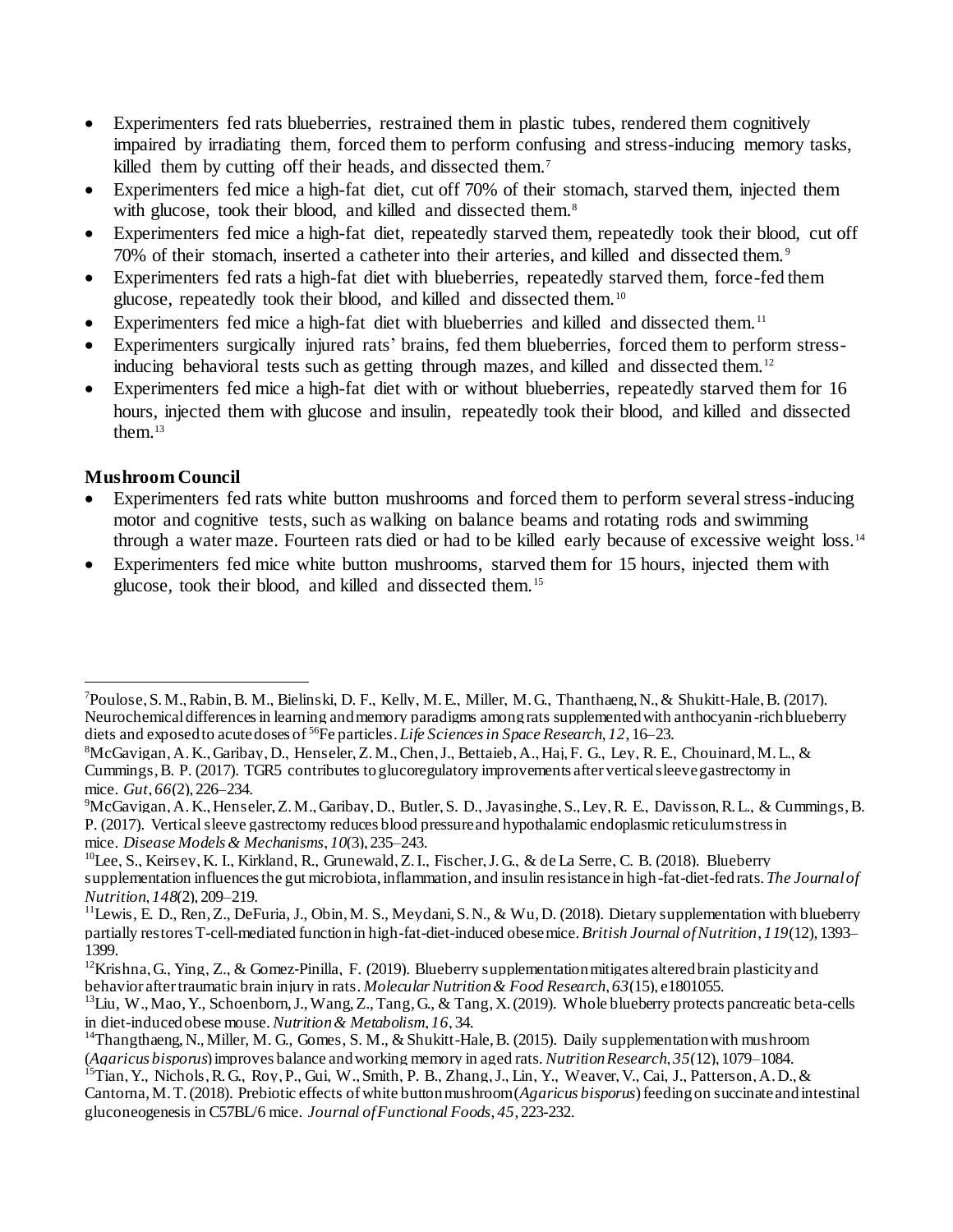- Experimenters fed pigs white button mushrooms, repeatedly poked their anuses, took their blood, and killed and dissected them.<sup>16</sup>
- Experimenters fed genetically modified mice who were prone to atherosclerosis a high-fat diet with or without shiitake or portobello mushroom, suffocated them to death and drained their blood, and dissected them.<sup>17</sup>

### **National Mango Board**

- Experimenters injected mice with cancer cells, repeatedly force-fed them mango extracts, and killed and dissected them.<sup>18</sup>
- Experimenters fed mice a high-fat diet with mangoes, starved them, took their blood, and killed and dissected them.<sup>19</sup>
- Experimenters fed rats mangoes or pomegranates, fed them a chemical that induces colitis, and killed and dissected them.<sup>20</sup>
- Experimenters fed rats mangoes, fed them a chemical that induces colitis, and killed and dissected them. $21$
- Experimenters fed rats mango juice, repeatedly fed them a chemical that induces colitis, and killed and dissected them.<sup>22</sup>

### **National Processed Raspberry Council (Disbanded)**

 Experimenters fed mice a high-fat diet with raspberries, starved them, injected them with glucose, repeatedly took their blood, and killed and dissected them.23,24

j <sup>16</sup>Solano-Aguilar, G. I., Jang, S., Lakshman, S., Gupta, R., Beshah, E., Sikaroodi, M., Vinyard, B., Molokin, A., Gillevet, P. M.,& Urban, J. F. (2018). The effect of dietary mushroom *Agaricus bisporus* on intestinal microbiota composition and host immunological function.*Nutrients*, *10*(11), 1721.

<sup>&</sup>lt;sup>17</sup>Kim, S. H., Thomas, M. J., Wu, D., Carman, C. V., Ordovás, J. M., & Meydani, M. (2019). Edible mushrooms reduce atherosclerosis in Ldlr−/− mice fed a high-fat diet. *The Journal of Nutrition*, *149*(8), 1377–1384.

<sup>18</sup>Nemec, M. J., Kim, H., Marciante, A. B., Barnes, R. C., Hendrick, E. D., Bisson, W. H., Talcott, S. T., & Mertens-Talcott, S. U. (2017). Polyphenolics from mango (*Mangifera indica*L.) suppress breast cancer ductal carcinoma in situ proliferation through activation of AMPK pathway and suppression of mTOR in athymic nude mice. *The Journal of Nutritional Biochemistry*, *41*, 12–19.

<sup>19</sup>Ojo, B., El-Rassi, G. D., Payton, M. E., Perkins-Veazie, P., Clarke, S., Smith, B. J., & Lucas, E. A. (2016). Mango supplementation modulates gut microbial dysbiosis and short-chain fatty acid production independent of body weight reduction in C57BL/6 mice fed a high-fat diet. *The Journal of Nutrition*, *146*(8), 1483–1491.

 $^{20}$ Kim, H., Banerjee, N., Ivanov, I., Pfent, C. M., Prudhomme, K. R., Bisson, W. H., Dashwood, R. H., Talcott, S. T., & Mertens‐Talcott, S. U. (2016). Comparison of anti‐inflammatory mechanisms of mango (*Mangifera indica* L.) and pomegranate (*Punica granatum*L.) in a preclinical model of colitis. *Molecular Nutrition & Food Research*, *60*(9), 1912– 1923.

 $^{21}$ Kim, H., Banerjee, N., Barnes, R.C., Pfent, C.M., Talcott, S.T., Dashwood, R.H., & Mertens-Talcott, S.U. (2017). Mango polyphenolics reduce inflammation in intestinal colitis—involvement of the miR-126/PI3K/AKT/mTOR axis in vitro and in vivo. *MolecularCarcinogenesis*, *56*(1), 197–207.

 $^{22}$ Kim, H., Krenek, K. A., Fang, C., Minamoto, Y., Markel, M. E., Suchodolski, J. S., Talcott, S. T., & Mertens-Talcott, S. U. (2018). Polyphenolic derivatives from mango (*Mangifera indica* L.) modulate fecal microbiome, short-chain fatty acids production and the HDAC1/AMPK/LC3 axis in rats with DSS-induced colitis. *Journal of Functional Foods*, *48*, 243–251.

 $^{23}$ Luo, T., Miranda-Garcia, O., Adamson, A., Sasaki, G., & Shay, N. F. (2016). Development of obesity is reduced in highfat fed mice fed whole raspberries, raspberry juice concentrate, and a combination of the raspberry phytochemicals ellagic acid and raspberry ketone. *Journal of Berry Research*, *6*(2), 213–223.

 $24$ Luo, T., Miranda-Garcia, O., Sasaki, G., & Shay, N. F. (2017). Consumption of a single serving of red raspberries per day reduces metabolic syndrome parameters in high-fat fed mice.*Food & Function*, *8*(11), 4081–4088.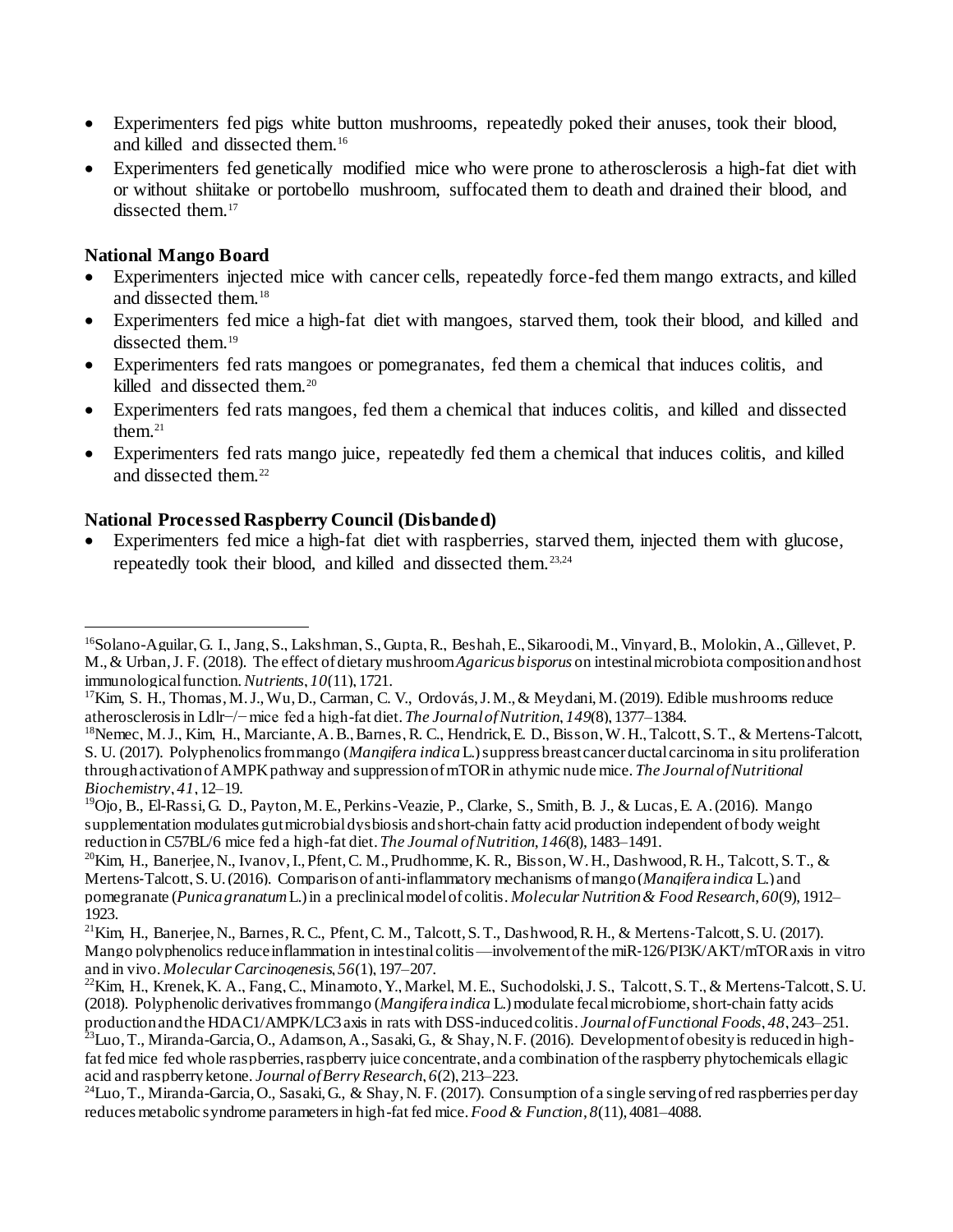- Experimenters repeatedly starved rats, repeatedly took their blood, injected them with a chemical that induces diabetes, injected them with plant metabolites commonly found after eating raspberries, inserted a catheter into their arteries, and killed and dissected them. <sup>25</sup>
- Experimenters mated mice, swabbed their vaginas, fed them a high-fat diet with an ingredient common in grapes and raspberries, killed some of the babies, fed the remaining babies a high-fat diet, starved them, injected them with glucose, repeatedly took their blood, put them in a room where the temperature was 4°C for six hours, repeatedly shoved a thermometer into their rectums, killed both the mothers and babies by breaking their necks, and dissected them.<sup>26</sup>
- Experimenters fed mice a high-fat diet with raspberries, starved them, injected them with glucose or insulin, repeatedly took their blood, killed them by breaking their necks, and dissected them.<sup>27</sup>
- Experimenters forced rats to perform a series of stress-inducing psychomotor and cognitive tests, including grabbing wires while suspended, walking or balancing on accelerating rotating rods, swimming in a maze, and grabbing a metal grid while being pulled by the tail. Experimenters then took their blood, fed them raspberries, and killed and dissected them. Eighteen rats died or had to be killed early because of excessive weight loss.<sup>28</sup>
- Experimenters fed mice a high-fat diet with raspberries and killed and dissected them.
- Experimenters bred mice, repeatedly injected them with a chemical that induces a genetic defect, fed them a high-fat diet with raspberries, starved them, injected them with glucose, repeatedly took their blood, killed them by breaking their necks, and dissected them.<sup>29</sup>
- Experimenters fed mice raspberries and then a chemical that induces colitis and killed and dissected them. $30$
- Experimenters fed mice raspberries and then a chemical that induces colitis, killed them by breaking their necks, and dissected them.<sup>31</sup>
- Experimenters fed rats a Western diet with raspberries, repeatedly restrained them and cuffed their tails, took their blood, starved them for 18 hours, killed them by cutting off their heads, and dissected them.<sup>32</sup>

l <sup>25</sup>Savi, M., Bocchi, L., Mena, P., Dall'Asta, M., Crozier, A., Brighenti, F., Stilli, D., & Del Rio, D. (2017). In vivo administration of urolithin A and B prevents the occurrence of cardiac dysfunction in streptozotocin-induced diabetic rats.*Cardiovascular Diabetology*, *16*(1), 80.

<sup>&</sup>lt;sup>26</sup>Zou, T., Chen, D., Yang, Q., Wang, B., Zhu, M. J., Nathanielsz, P. W., & Du, M. (2017). Resveratrol supplementation of high-fat diet-fed pregnant mice promotes brown and beige adipocyte development and prevents obesity in male offspring. *The Journal of Physiology*, *595*(5), 1547–1562.

<sup>27</sup>Zhu, M. J., Kang, Y., Xue, Y., Liang, X., González García, M. P., Rodgers, D., Kagel, D. R., & Du, M. (2018). Red raspberries suppress NLRP3 inflammasome and attenuate metabolic abnormalities in diet-induced obese mice. *The Journal of Nutritional Biochemistry*, *53*, 96–103.

<sup>&</sup>lt;sup>28</sup>Shukitt-Hale, B., Thangthaeng, N., Kelly, M. E., Smith, D. E., & Miller, M. G. (2017). Raspberry differentially improves age-related declines in psychomotor function dependent on baseline motor ability. *Food & Function*, *8*(12), 4752–4759.  $^{29}Z$ ou, T., Wang, B., Yang, Q., de Avila, J. M., Zhu, M. J., You, J., Chen, D., & Du, M. (2018). Raspberry promotes brown

and beige adipocyte development in mice fed high-fat diet through activation of AMP-activated protein kinase (AMPK) α1. *The Journal of Nutritional Biochemistry*, *55*, 157–164.

<sup>&</sup>lt;sup>30</sup>Bibi, S., Du, M., & Zhu, M.J. (2018). Dietary red raspberry reduces colorectal inflammation and carcinogenic risk in mice with dextran sulfate sodium–induced colitis. *The Journal ofNutrition*, *148*(5), 667–674.

<sup>&</sup>lt;sup>31</sup>Bibi, S., Kang, Y., Du, M., & Zhu, M. J. (2018). Dietary red raspberries attenuate dextran sulfate sodium-induced acute colitis. *The Journal of Nutritional Biochemistry*, *51*, 40-46.

<sup>&</sup>lt;sup>32</sup>Kirakos van, A., Seymour, E. M., Kondoleon, N., Gutierrez, E., Wolforth, J., & Bolling, S. (2018). The intake of red raspberry fruit is inversely related to cardiac risk factors associated with metabolic syndrome. *Journal of Functional Foods*, *41*, 83–89.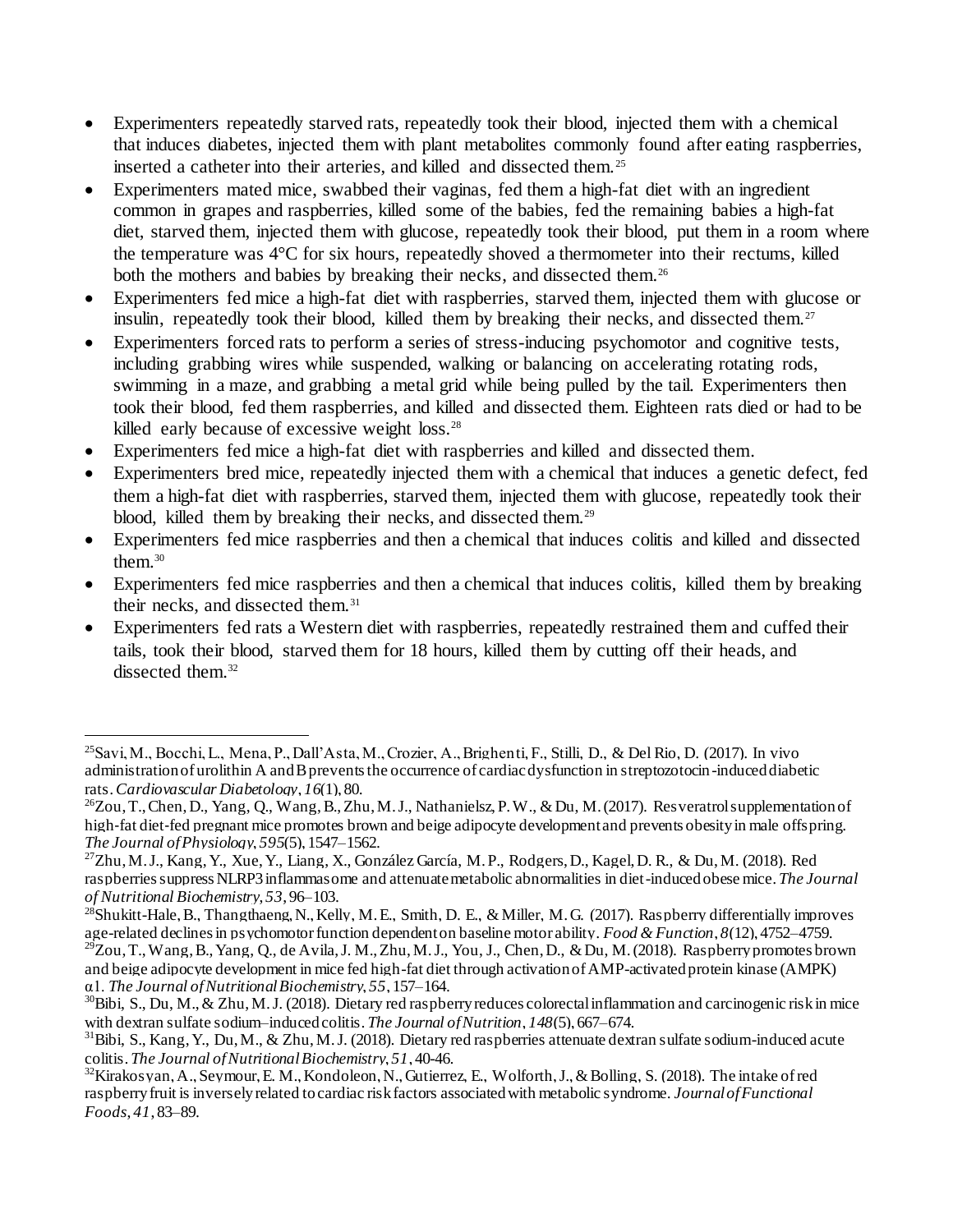- Experimenters repeatedly injected genetically modified mice who were prone to diabetes with a drug that induces diabetes, fed them a high-fat diet with or without raspberries, and killed and dissected them $33$
- Experimenters fed mice a high-fat diet with or without raspberries, forced them to perform stressinducing behavioral tests such as going through mazes, took blood straight from their hearts, and killed and dissected them.<sup>34</sup>
- Experimenters fed mice a high-fat diet with or without raspberries, killed them by suffocating them and breaking their necks, and dissected them.<sup>35</sup>
- Experimenters fed raspberries to genetically obese rats and killed and dissected them.<sup>36</sup>
- Experimenters fed red raspberries to genetically obese rats, starved them overnight, killed them by suffocating them and draining their blood, and dissected them.<sup>37</sup>

### **National Watermelon Promotion Board**

- Experimenters repeatedly force-fed rats watermelon or a watermelon ingredient, injected them with a carcinogen, and killed and dissected them.<sup>38</sup>
- Experimenters fed rats watermelon or a watermelon ingredient and took their blood.<sup>39</sup>
- Experimenters fed rats watermelon, took their blood, and killed and dissected them.<sup>40</sup>
- Experimenters fed rats an atherogenic diet with or without watermelon, suffocated them to death, took their blood, and dissected them.<sup>41</sup>

j <sup>33</sup>Zhao, L., Zou, T., Gomez, N. A., Wang, B., Zhu, M. J., & Du, M. (2018). Raspberry alleviates obesity-induced inflammation and insulin resistance in skeletal muscle through activation of AMP-activated protein kinase (AMPK) α1. *Nutrition & Diabetes*, *8*(1), 39.

<sup>34</sup>Carey, A. N., Pintea, G. I., Van Leuven, S., Gildawie, K. R., Squiccimara, L., Fine, E., Rovnak, A.,& Harrington, M. (2019). Red raspberry (*Rubus ideaus*) supplementation mitigates the effects of a high-fat diet on brain and behavior in mice. *Nutritional Neuroscience*, 1–11.

 $35$ Zou, T., Kang, Y., Wang, B., de Avila, J. M., You, J., Zhu, M. J., & Du, M. (2019). Raspberry supplementation reduces lipid accumulation and improves insulin sensitivity in skeletal muscle of mice fed a high-fat diet. *Journal of Functional Foods*, *63*, 103572.

<sup>36</sup>VandenAkker, N., Vendrame, S., & Klimis-Zacas, D. (2019). Red raspberry (*Rubus idaeus*) consumption attenuates inflammation in the obese Zucker rat, a model of the Metabolic Syndrome (OR24-01-19). *Current Developments in Nutrition*, *3*(Suppl. 1), nzz031.OR24-01-19.

<sup>37</sup>Waite, J. (2019). *Genomic and proteomic effects of red raspberry (*Rubus idaeus*) consumption on the perivascular adipose tissue of the obese Zucker rat, a model of human metabolic syndrome* (Unpublished undergraduate dissertation). University of Maine, Orono, Maine.

 $38$ Beidler, J., Hunter, A., Tunstall, A. M., Kern, M., Hooshmand, S., Figueroa, A., & Hong, M. Y. (2016). Effects of watermelon and L-arginine consumption on serum lipid profile, inflammation, and oxidative stress in rats. *FASEB Journal*, *30*(S1), lb289-lb289.

<sup>&</sup>lt;sup>39</sup>Kalaba, M., Klarich, D. S., & Hong, M. Y. (2016). Effect of watermelon powder supplementation on colonic aberrant crypt foci formation.*FASEB Journal*, *30*(S1), lb280-lb280.

<sup>&</sup>lt;sup>40</sup>Beidler, J., Hooshmand, S., Kern, M., Figueroa, A., & Hong, M.Y. (2018). Watermelon and L-arginine consumption regulate gene expression related to serum lipid profile, inflammation, and oxidative stress in rats fed an atherogenic diet.*FASEB Journal*, *31*(S1), 431–432.

<sup>&</sup>lt;sup>41</sup>Hong, M. Y., Beidler, J., Hooshmand, S., Figueroa, A., & Kern, M. (2018). Watermelon and L-arginine consumption improve serum lipid profile and reduce inflammation and oxidative stress by altering gene expression in rats fed an atherogenic diet.*Nutrition Research*, *58*, 46–54.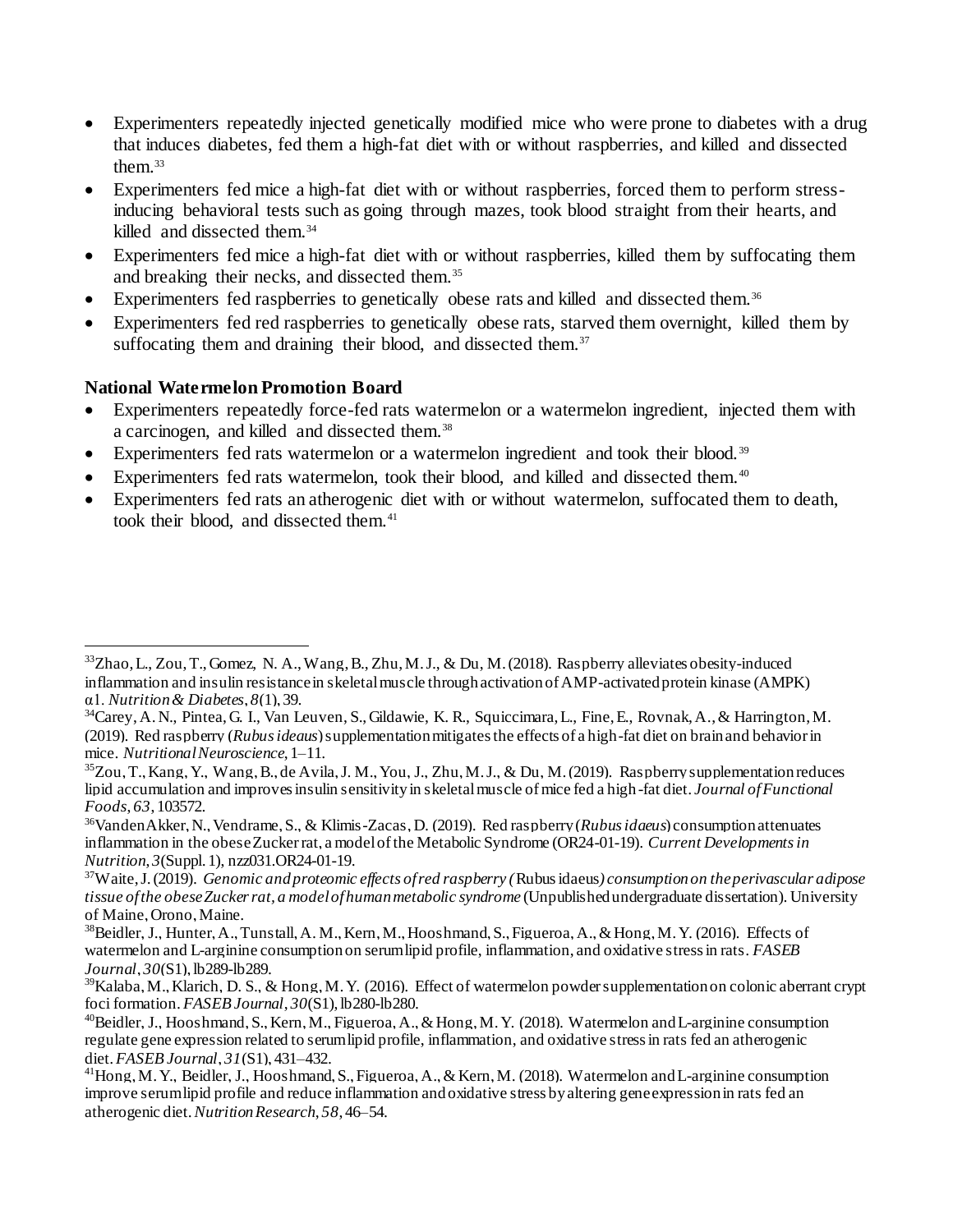- Experimenters fed rats watermelon, repeatedly injected them with a carcinogen that induces colon cancer, and killed and dissected them.<sup>42,43</sup>
- Experimenters fed mice a high-fat diet with various parts of watermelon, starved them, injected them with glucose, repeatedly bled them from their tails, took blood straight from their hearts, killed them by breaking their necks, and dissected them.<sup>44</sup>
- Experimenters fed rats a high-fat diet with or without watermelon, fed them a chemical that induces colitis, starved them, suffocated them to death, and dissected them. <sup>45</sup>
- Experimenters fed mice a high-fat diet with various parts of watermelon and killed and dissected them.<sup>46</sup>

## **United Sorghum Checkoff Program**

 Experimenters fed rats sorghum bran and a chemical that induces colitis and killed and dissected them.47,48

# **United Soybean Board**

l

- Experimenters fed rats casein, soy protein, corn oil, soybean oil, or salmon oil and killed and dissected them.<sup>49,50</sup>
- Experimenters injected mice with cancer cells, repeatedly injected them with an immunosuppressive drug and other substances, repeatedly force-fed them two plant ingredients, and killed and dissected them. $51$

<sup>&</sup>lt;sup>42</sup>Glenn, K., Klarich, D. S., Kalaba, M., Figueroa, A., Hooshmand, S., Kern, M., & Hong, M. Y. (2018). Effects of watermelon powder and l-arginine supplementation on azoxymethane-induced colon carcinogenesis in rats.*Nutrition and Cancer*, *70*(6), 938–945.

<sup>&</sup>lt;sup>43</sup>Fesseha, M., & Hong, M. Y. (2019). Effects of watermelon consumption on cellular proliferation, and apoptosis in rat colon (P05-019-19). *Current Developments in Nutrition*, *3*(Supplement\_1), nzz030.P05-019-19.

<sup>&</sup>lt;sup>44</sup>Becraft, A. R., Sturm, M. L., Mendez, R. L., Park, S. H., Lee, S. I., & Shay, N. F. (2020). Intake of watermelon or its byproducts alters glucose metabolism, the microbiome, and hepatic proinflammatory metabolites in high -fat–fed male C57BL/6 J mice. *The Journal of Nutrition*, *150*(3), 434–442.

 $^{45}$ Hong, M. Y., Tseng, Y. T., Kalaba, M., & Beidler, J. (2019). Effects of watermelon powder supplementation on colitis in high-fat diet-fed and dextran sodium sulfate-treated rats. *Journal of Functional Foods*, *54*, 520–528.

<sup>&</sup>lt;sup>46</sup>Becraft, A., Sturm, M., Pierce, G., Mendez, R., & Shay, N. (2019). Hepatic metabolomic analysis in mice fed a high fat diet with watermelon and watermelon byproducts shows improved lipid metabolism and reduction of chronic inflammation (P06-023-19). *Current Developments in Nutrition*, *3*(Suppl1), nzz031.P06-023-19.

<sup>47</sup>Ritchie, L. E., Sturino, J. M., Carroll, R. J., Rooney, L. W., Azcarate-Peril, M. A., & Turner, N. D. (2015). Polyphenol-rich sorghum brans alter colon microbiota and impact species diversity and species richness after multiple bouts of dextran sodium sulfate-induced colitis.*FEMS Microbiology Ecology*, *91*(3), fiv008.

 $^{48}$ Ritchie, L. E., Taddeo, S. S., Weeks, B. R., Carroll, R. J., Dykes, L., Rooney, L. W., & Turner, N. D. (2017). Impact of novel sorghum bran diets on DSS-induced colitis.*Nutrients*, *9*(4), 330.

 $^{49}$ Maditz, K. H., Smith, B. J., Miller, M., Oldaker, C., & Tou, J. C. (2015). Feeding soy protein isolate and oils rich in omega-3 polyunsaturated fatty acids affected mineral balance, but not bone in a rat model of autosomal recessive polycystic kidney disease.*BMC Nephrology*, *16*, 13.

<sup>&</sup>lt;sup>50</sup>Maditz, K. H., Benedito, V. A., Oldaker, C., Nanda, N., Lateef, S. S., Livengood, R., & Tou, J. C. (2015). Feeding soy protein isolate and n-3 PUFA affects polycystic liver disease progression in a PCK rat model of autosomal polycystic kidney disease. *Journal of Pediatric Gastroenterology and Nutrition*, *60*(4), 467–473.

<sup>&</sup>lt;sup>51</sup>Chakrabarti, M., & Ray, S. K. (2016). Anti-tumor activities of luteolin and silibinin in glioblastoma cells: Overexpression of miR-7-1-3p augmented luteolin and silibinin to inhibit autophagy and induce apoptosis in glioblastoma in vivo. *Apoptosis*, *21*(3), 312–328.